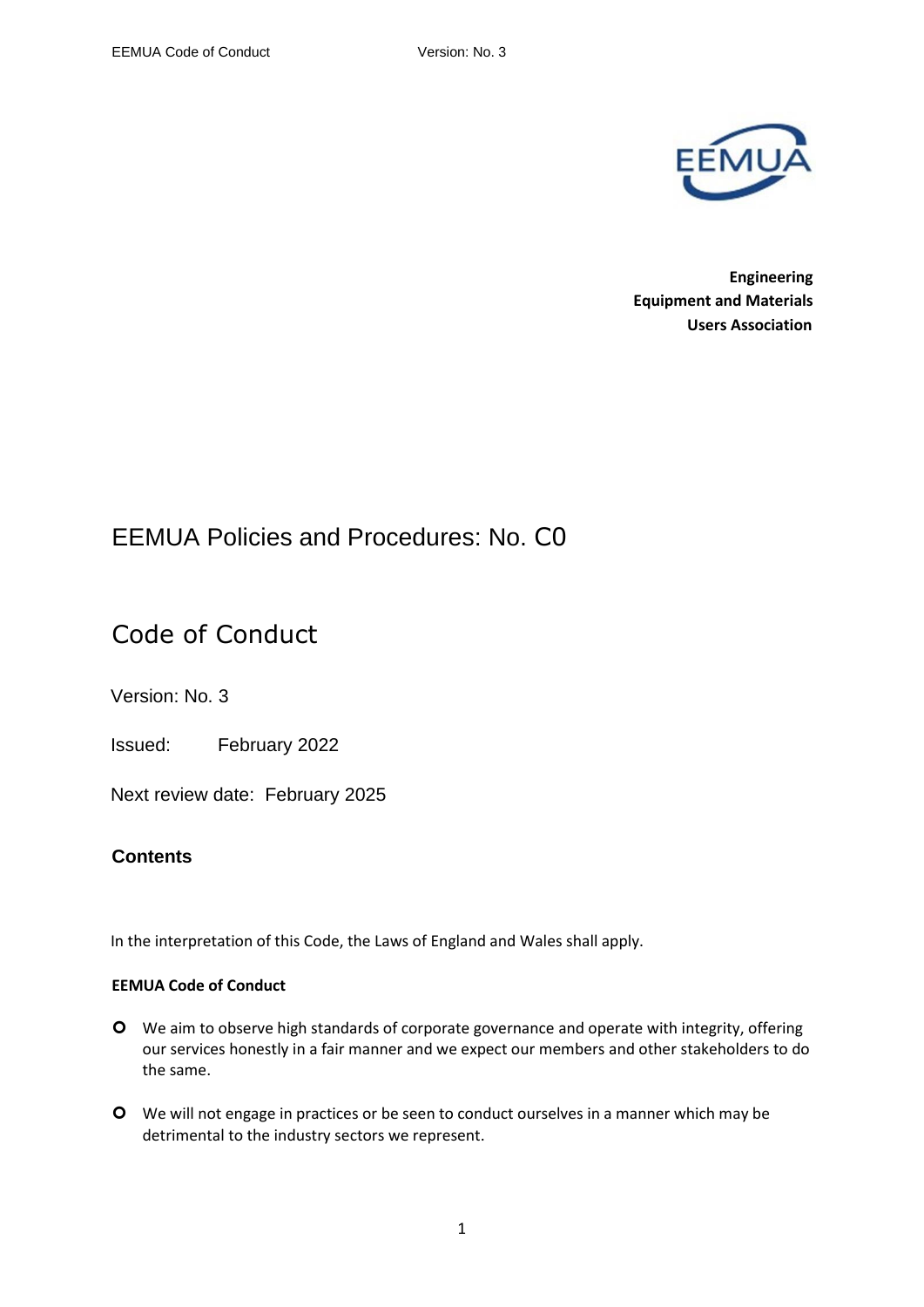- We promote legitimate co-operation between members. In doing this, we will seek to identify and apply good practice and will at all times recognise and comply with the law including the requirements of Competition Law where we maintain specific policies and procedures to ensure compliance.
- We endeavour to maintain the quality of our work through constant review of our aims, activities and outcomes, and the cost-effectiveness of our activities. Where there is a proven and positive cost or benefit to doing so, we will seek assurance under a recognised quality accreditation scheme.
- We will seek to follow the relevant rules of any public body to which we make representation and where appropriate, seek guidance from the public body on any rules of relevance.
- We will pay our bills promptly, and expect the same of our members and suppliers.
- We are committed to operating with integrity in all our dealings with potential, current and past members as well as other stakeholders.
- We recognise that our member companies may be in direct competition. We will strive to avoid showing any preference of any member company over another.
- We will never offer any financial or other inducement, including direct and indirect payments, offers of employment or non-trivial gifts or entertainment, to any member, prospective member or holder of public office in an attempt to influence any decision making process which may affect our organisation.
- We are committed to integrity in business dealings no corruption
- O We are committed to proper record-keeping and transparent financial reporting; there should be no deception or mis-information
- **O** We are clear and precise about our identity.
- We will endeavour to represent the common interests of all our members and avoid promoting the interests of a narrow section of membership if this will prejudice the interests of others.
- **O** Where there is diverging opinion within the membership, we are prepared to present a balanced case respecting the different interests involved. Where appropriate we will work with nonmembers and others on matters of joint concern, although our prime concern will be to support the interests of our members via the Objects states in our Articles of Association.
- We will clearly declare any financial or other relevant links to any holder of public office in order to ensure that they are protected from any potential conflict of interest.
- We will never knowingly make false or misleading claims or misrepresent the views of others. We will use reasonable endeavours to ensure the truth and accuracy of any statements made or information provided to any third party.